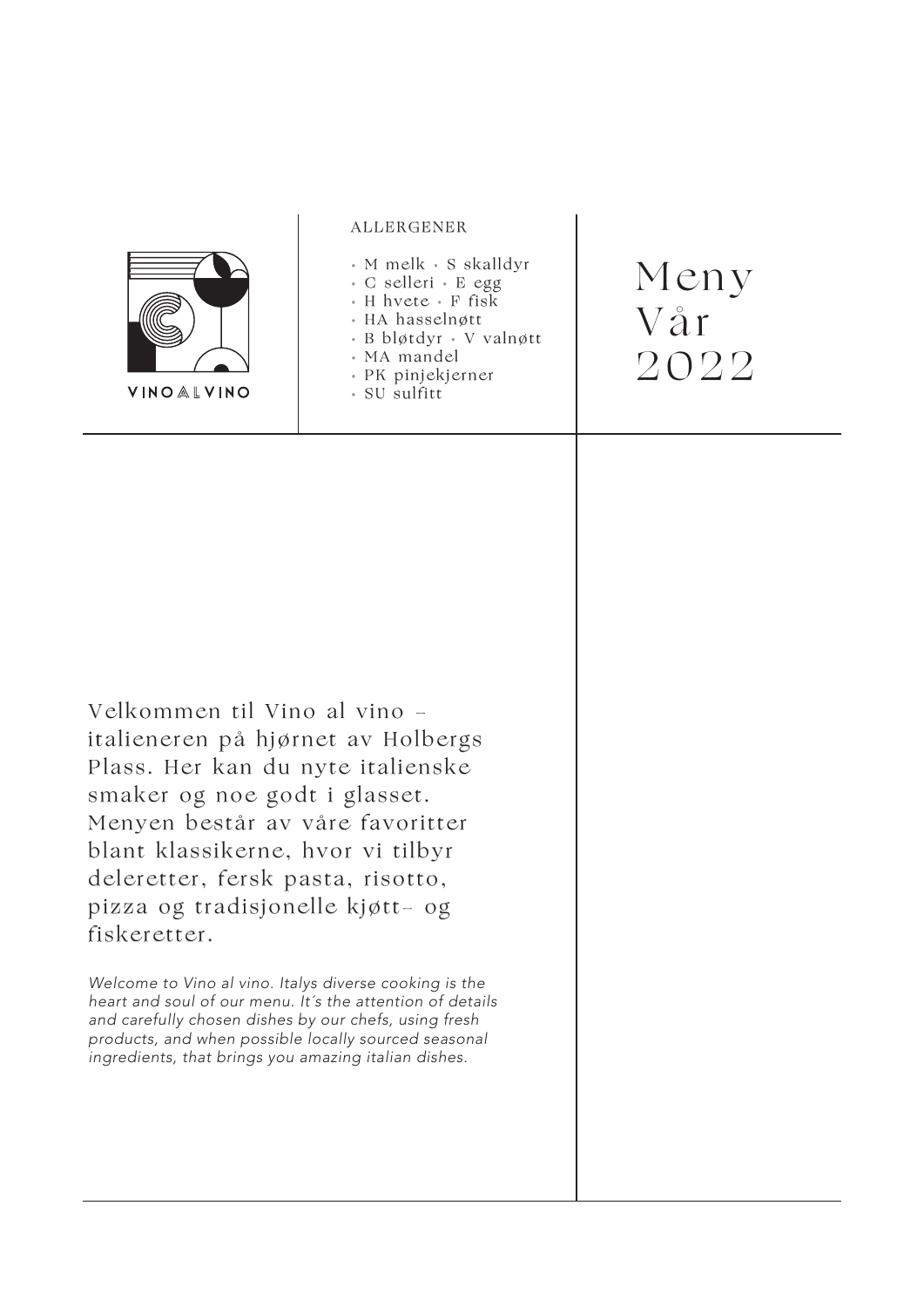### 4-retters meny

*4 course menu*

Gamberoni al aglio e limone Spaghetti al pomodoro di Vino al vino

Valgfri hovedrett fra menyen | Your choice of main course from the menu

Valgfri dessert fra menyen | Your choice of dessert from the menu

590

## Da devidere

*På deling* | *To share*

Pane 38 Brød | Bread (H)

Olive marinate 58 Marinerte oliven | Marinated olives

#### Salumi misti 148/pers

Min. 2 pers. Et utvalg spekemat - Parmaskinke, Salami Ventricina, italiensk kokt skinke | Min. 2 pers. A selection of cured meat - Parma ham, Salami Ventricina, Italian ham

### Antipasti

*Klassiske italienske småretter for enhver smak* | *Classic Italian Antipasti made by using only the finest products.*

Bruschetta al pomodoro 89 Ristet brød, cherrytomater, hvitløk, basilikum | Toasted bread, cherry tomatoes, garlic, basil (H)

### Gamberoni al aglio e limone 128

scampi, hvitløk, sitron | scampi, garlic, lemon (S)

#### Arancini di riso 108

Risboller fylt med bøffelmozzarella, serveres med Napolitana-saus | Rice balls stuffed with Buffalo mozzarella. Served with Napolitana sauce (H,E,M)

### Caprese di burrata 128

Burrata mozzarella, tomat, basilikum, ristet brød | Burrata Mozzarella, tomato, basil, toasted bread (H,M)

### Crudo di parma 128

Parmaskinke, bøffelmozzarella, cherrytomater | Parma ham, Buffalo Mozzarella, cherry tomatoes (M)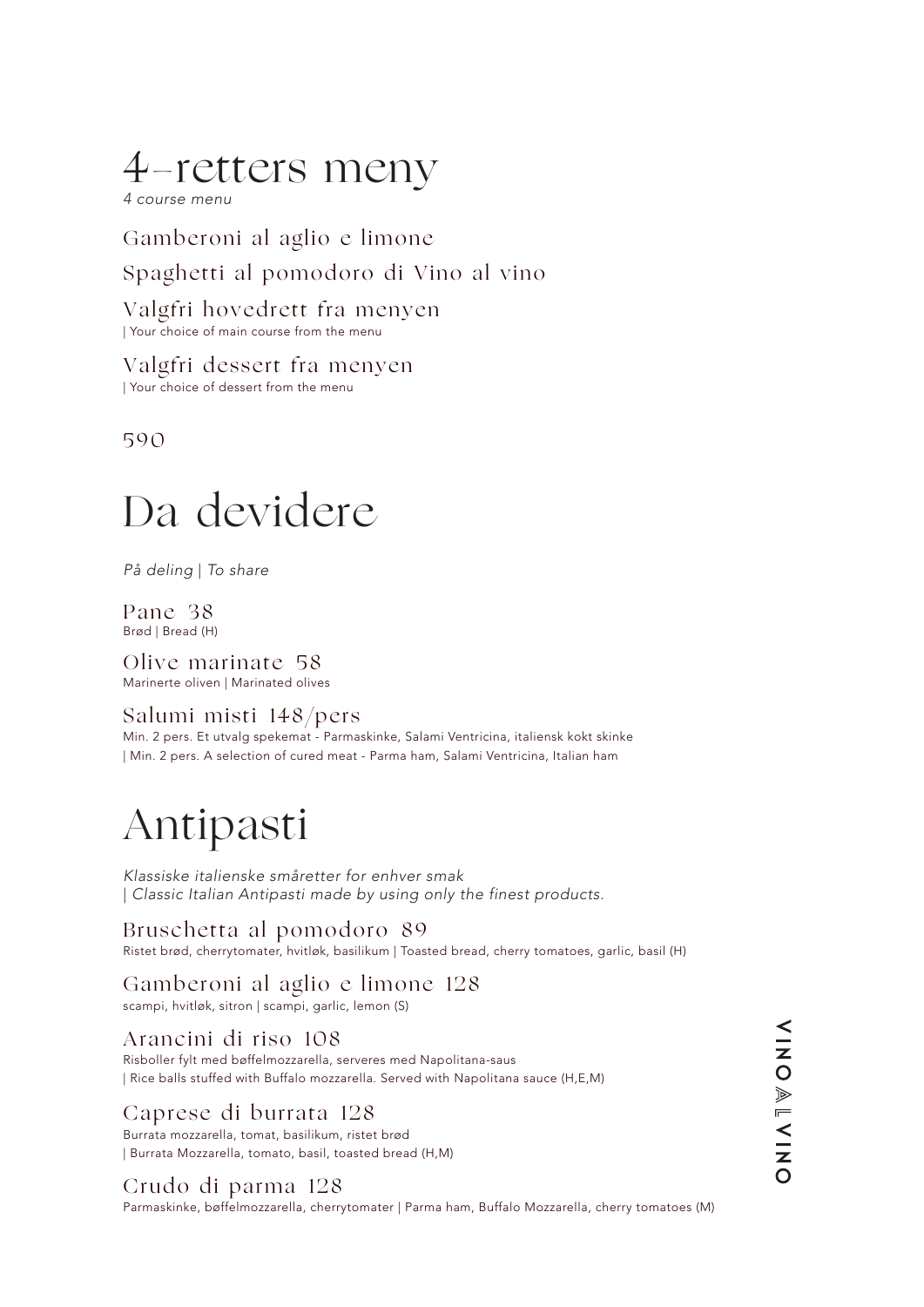## Fersk pasta

*Vår ferske pasta lages forhånd her på kjøkkenet med napolitansk tipo-00 mel, durumhvete, egg, olivenolje og havsalt* | *Our fresh pasta is handmade in house by our chefs, with quality Napolitan "00" flour, fine Semolina, eggs, olive oil and sea salt*

### Tagliatelle ai funghi e prosciutto 218

Sprøstekt parmaskinke, skogssopp, parmesan, kremet saus | Crispy parma ham, wild mushroom, Parmesan, creamy sauce (H,E,M)

#### Rigatoni alla boscaiola 218

Bacon, sopp, erter, parmesan, tomatsaus | Bacon, mushroom, peas, parmesan, tomato sauce (H,E,M)

### Tagliatelle agli scampi 218

Scampi, chili, cherrytomater, persille | Scampi, chili, cherry tomatoes, parsley (H,E,M,S)

### Rigatoni all´anatra 218

Langtidskokt kjøttsaus av and, rødvin, rosmarin | Slow cooked duck ragu, red wine, rosemary (H,E,M)

### Tagliatelle al ragu 218

Kjøttsaus | Slow-cooked beef and pork ragu (H,E,M,C)

#### Lasagne 218

Kjøttsaus, bechamelsaus, tomat, italienske oster, basilikum | Slow-cooked beef and pork ragu, Bechamel sauce, tomato, Italian cheeses, basilikum (H,E,M,C)

## Spaghetti

### Al pomodoro di Vino al Vino 189

Cherrytomater, chili, hvitløk, urter, tomatsaus | Cherry tomatoes, chili, garlic, herbs, tomato sauce (H,E,M)

### Carbonara 198

Bacon, egg, pecorinokrem | Bacon, egg, Pecorino cream (H,E,M)

### Spaghetti alle vongole 198

Hjerteskjell, muslingkrem, basilikumsaus | Clams, mussel cream, basil sauce (H,E,M,B,SK)



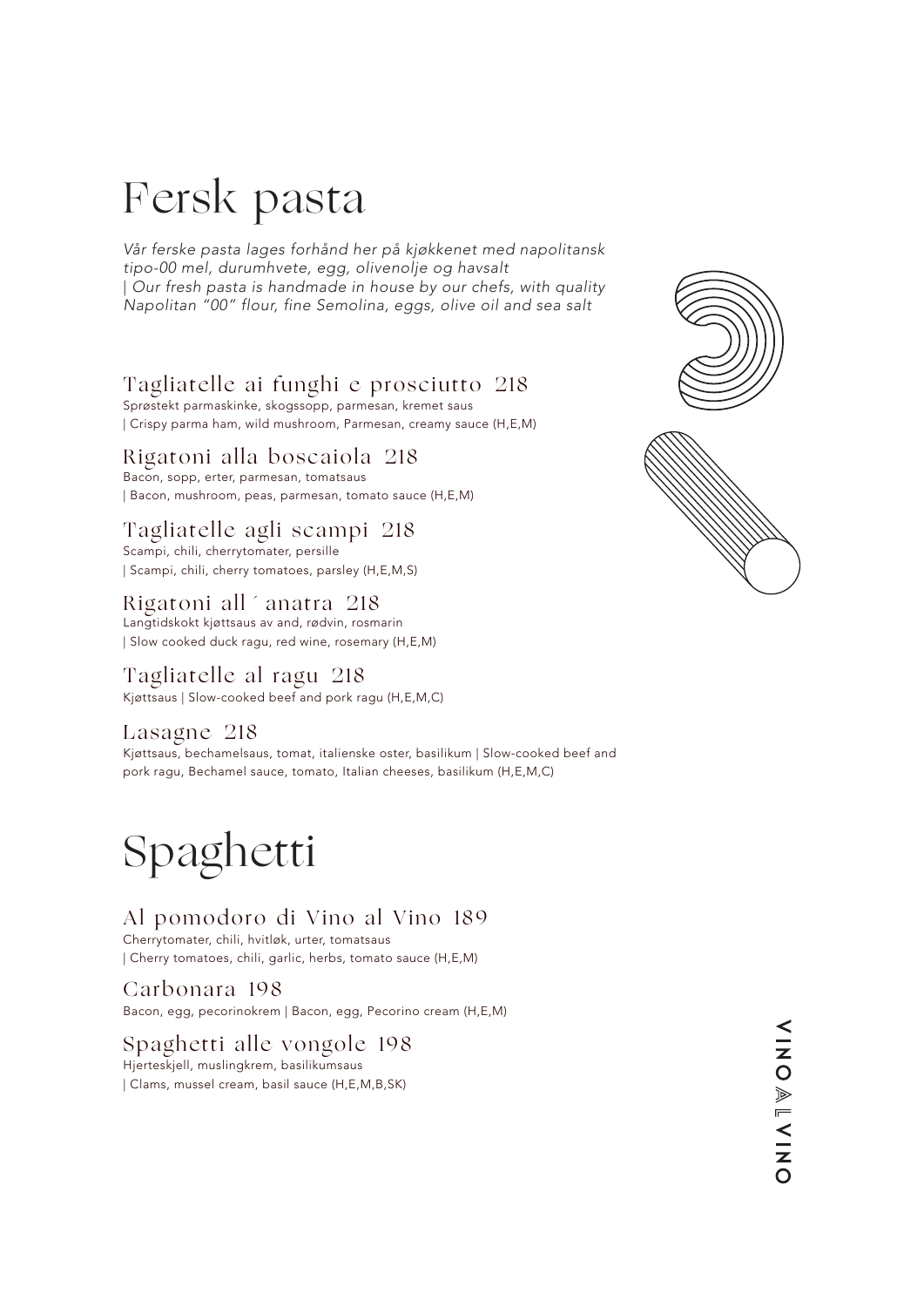### Risotto

*Vår risotto lages med 100% arborio-ris* | *Our Risotto is made from 100% finest Arborio rice* 

### Ai frutti di mare 218

Skalldyr, cherry tomater, hvitvin, chili | Shellfish, cherrytomatoes, white wine, chili (S,M)

Gorgonzola 198 Asparges, kremet Gorgonzola ost | Asparagus, creamy Gorgonzola cheese (M)

### Pizza

*Laget på tradisjonell napolitansk vis* | *We follow traditional methods when making pizza, similar to the techniques in Naples.* 

### Margherita 189

Fersk bøffelmozzarella, cherrytomater, basilikum, tomatsaus | fresh Buffalo Mozzarella, cherry tomatoes, basil, tomato sauce (H,M)

#### Piccante 218

Sterk. Salami Ventricina Piccante, fersk bøffelmozzarella, chili, basilikum, tomatsaus | Spicy. Salami Ventricina Piccante, fresh Buffalo Mozzarella, chili, basil, tomato sauce (H,M)

### Capricciosa 218

Italiensk kokt skinke, fersk bøffelmozzarella, sopp, tomatsaus | Italian ham, fresh Buffalo Mozzarella, mushroom, tomato sauce (H,M)

Bianca 218 Parmaskinke, mozzarella, parmesan, ruccola | Parma ham, mozzarella, Parmesan, ruccola (H,M)

Ai formaggi 218 Mozzarella, Gorgonzola, Parmesan (H,M)

### Calzone Napolitana 218

Innbakt pizza fylt med bøffelmozzarella, tomatsaus, basilikum, salami Ventricina | Folded pizza stuffed with Buffalo Mozzarella, tomato sauce, basil, Salami Ventricina (H,M)

## Bambino 138

*Barn inntil 12 år /Children up to 12 years*

Velg mellom Pizza Margherita, Spaghetti al pomodoro eller Spaghetti Bolognese

| Choose between Pizza Margherita, Spaghetti al pomodoro or Spaghetti Bolognese.